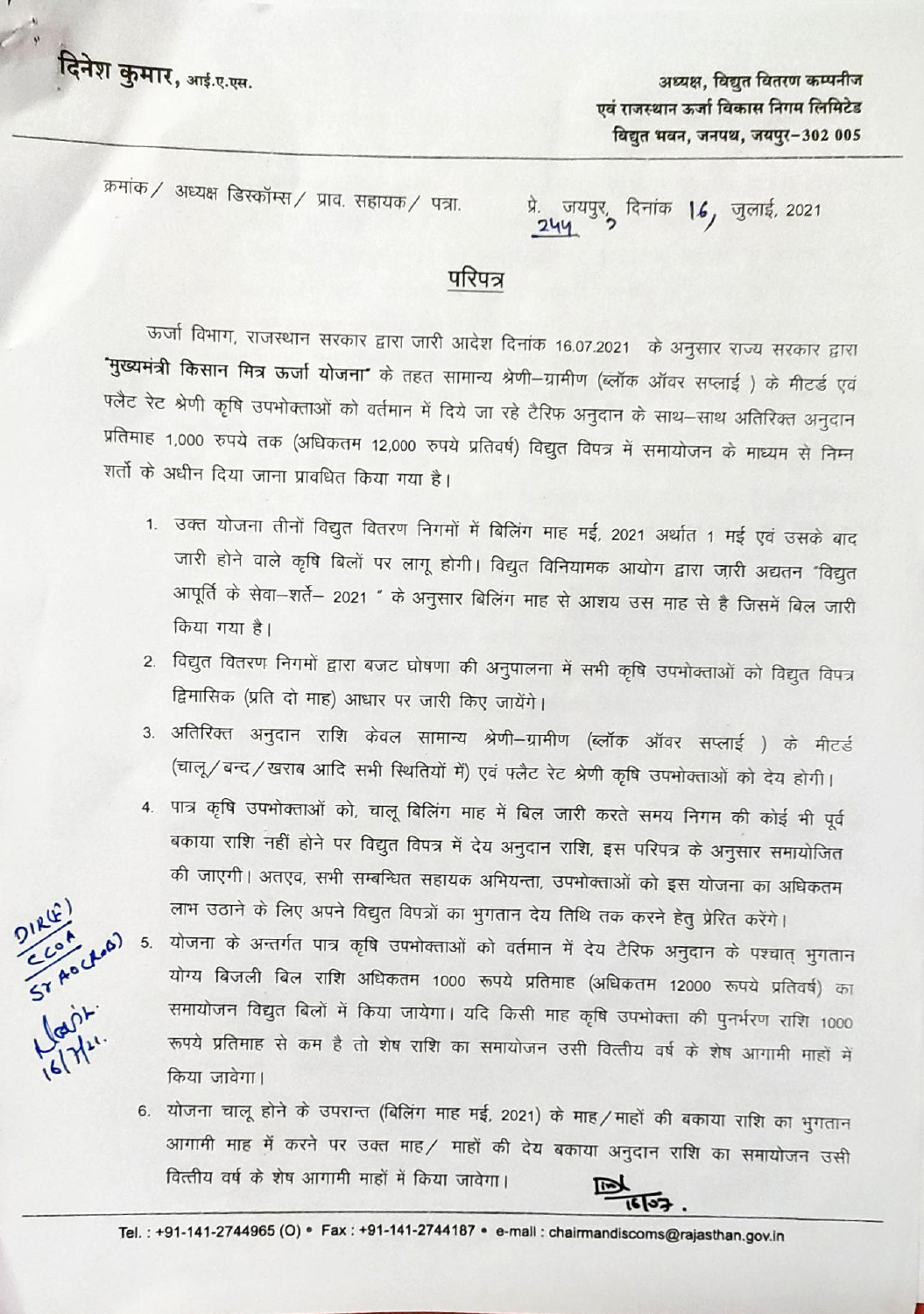- 7. वर्ष के मध्य में नया कनेक्शन जारी करने की रिथति में अनुदान की वार्षिक सीमा आनुपातिक रूप से देय होगी।
- 8. यदि उपभोक्ता विद्युत अधिनियम-2003 की धारा 126 (विद्युत दुरूपयोग की दशा में) 135 (विद्युत चोरी की दशा में) व 138 (विद्युत चोरी व निगम सम्पत्ति को नुकसान की दशा में) के अन्तर्गत दोषी हैं, तो अनुदान राशि उसके दोषमुक्त होने एवं सम्पूर्ण आरोपित राशि जमा करवाने के उपरान्त आगामी बिलिंग माह में देय होगी। उदाहरण के लिए यदि किसी उपभोक्ता के विरूद्ध 20 जून को विद्युत अधिनियम की उपरोक्त वर्णित धाराओं में वी.सी.आर. भरी जाती है एवं इसके उपरान्त उसे 25 दिसम्बर को दोषमुक्त कर दिया जाता है एवं/अथवा उसके द्वारा आरोपित राशि जमा करवा दी जाती है तो वह आगामी बिलिंग माह जनवरी/फरवरी (जो भी लागू हो) में इस योजना में अतिरिक्त अनुदान राशि हेतु पात्र होगा।
	- 9. उक्त योजना का लाभ के लिए कृषि उपभोक्ता के विद्युत खाता संख्या से आधार संख्या एवं बैंक खाता संख्या को जुड़वाना आवश्यक होगा। चूंकि कृषि उपभोक्ता के विद्युत खाता संख्या को आधार संख्या व बैंक खाता संख्या से जुड़वाने में समय लगना संभावित है अतः जुलाई, 2022 तक आधार संख्या व बैंक खाता संख्या नहीं जुड़ने की स्थिति में भी अनुदान का लाभ देय होगा।
	- 10. विद्युत वितरण निगम उक्त योजना के तहत दी जाने वाली अतिरिक्त अनुदान की राशि वर्तमान एवं आगामी वित्तीय वर्ष हेतु अपने प्रस्ताव में शामिल करते हुए, वित्त विभाग, राजस्थान सरकार द्वारा समय-समय पर आयोजित बी.एफ.सी. की बैठको में प्रस्तुत किया जाना सुनिश्चित करेंगे, ताकि वित्त विभाग, द्वारा आवश्यक अनुदान राशि का प्रावधान सुनिश्चित किया जा सके।
	- 11. विद्युत वितरण निगमों द्वारा प्रतिमाह लाभान्वित कृषकों की संख्या तथा उनको दिये गये अनुदान की सूचना वित्त विभाग को प्रेषित की जायेगी।

अतएव, उपरोक्तानुसार तीनों विद्युत वितरण निगम "मुख्यमंत्री किसान मित्र ऊर्जा योजना" की क्रियान्विति सुनिश्चित करें ।

ستحر

(दिनेश कमार) अध्यक्ष डिस्कॉम्स

प्रतिलिपि निम्नलिखित को सूचनार्थ एवं आवश्यक कार्यवाही हेतु प्रेषित है:-

- 1. प्रबंध निदेशक, जयपुर/अजमेर/जोधपुर डिस्कॉम, जयपुर/अजमेर/जोधपुर।
- 2. निजि सचिव, माननीय ऊर्जा मंत्री, राजस्थान सरकार, जयपुर।